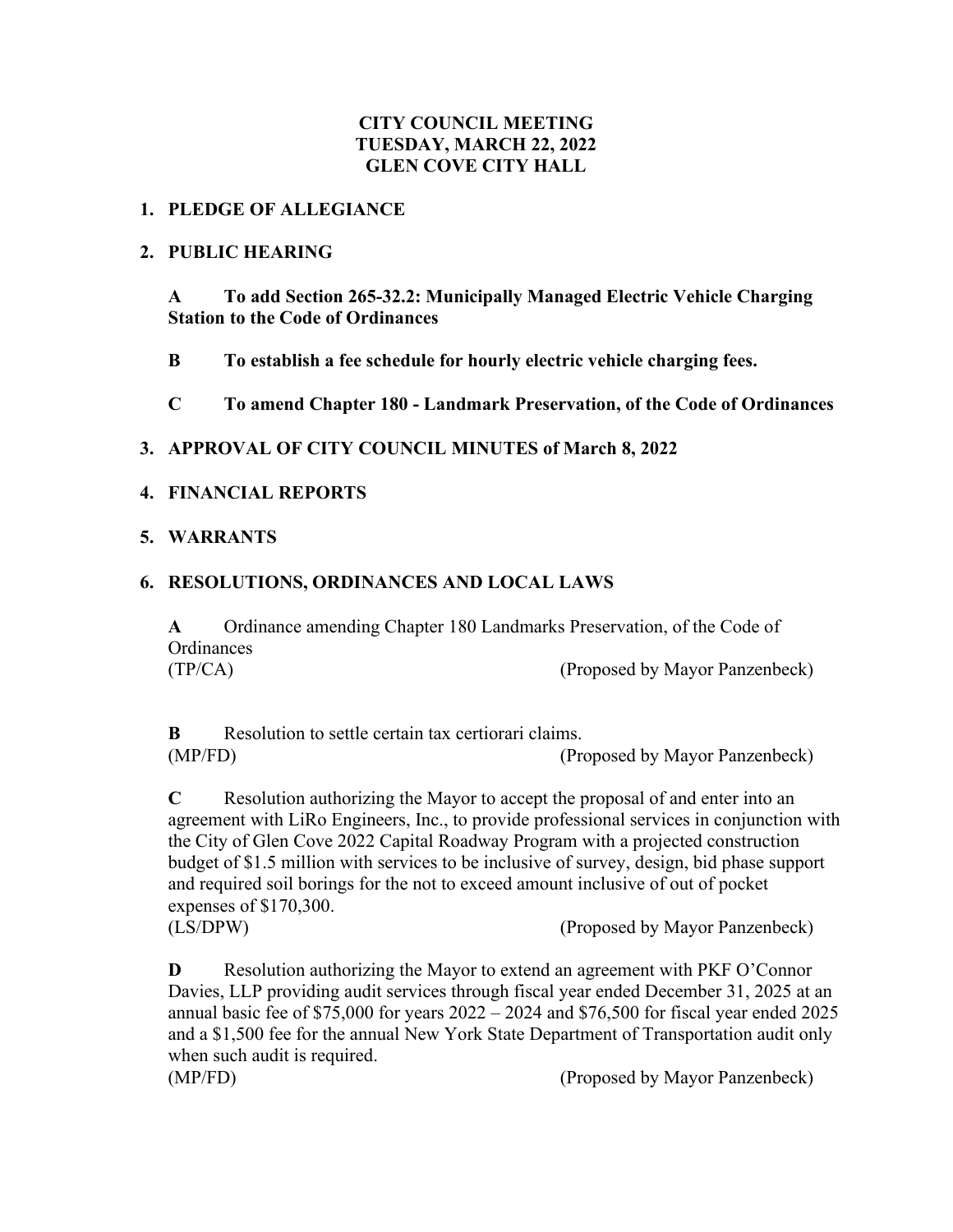**E** Resolution authorizing the City of Glen Cove to accept a grant in the amount of \$250,000 from the Dormitory Authority of the State of New York Project ID# 24504. (WW/PD) (Proposed by Mayor Panzenbeck)

**F** Resolution authorizing certain Budget Transfers and Amendments. (MP/FD)) (Proposed by Mayor Panzenbeck)

**G** Resolution authorizing the Mayor to enter into a standard commercial security agreement with Telstar Security Systems, Inc. to provide security monitoring and service, for various departments.

(YQ/PC) (Proposed by Mayor Panzenbeck)

**H** Resolution authorizing the Mayor to enter into a standard fire alarm agreement with Telstar Security Systems, Inc. to provide monitoring and inspections, for the Glen Cove Senior Center, in the amount of \$43.00 per month. (YQ/PC) (Proposed by Mayor Panzenbeck)

**I** Resolution authorizing the Mayor to renew the Office 365 annual subscription licenses with Microsoft, in the amount of \$25,150.26. (RG/IT) (Proposed by Mayor Panzenbeck)

**J** Resolution authorizing the Mayor to enter into an agreement with D&B Engineers and Architects to provide professional services relative to the mandated compliance with the New York State Department of Environmental Conservation Municipal Separate Storm Sewer Systems (MS4) General Permit, with a maximum fees of \$21,300. (LS/DPW) (Proposed by Mayor Panzenbeck)

**K** Resolution authorizing the Mayor to enter into an agreement with PCI, LLC, to upgrade the City's tax collection software system, at a one time cost of \$13,800. (MP/FD) (Proposed by Mayor Panzenbeck)

**L** Resolution authorizing the purchase of two (2) high back swivel chairs with arms, from Exemplis, LLC (Waldner's), in the amount of \$387.36. (YQ/PC) (Proposed by Mayor Panzenbeck)

**M** Resolution authorizing the Mayor to enter into an agreement with H2M Architects & Engineers, to provide engineering services for five year cathodic tank inspection, annual chemical bulk storage compliance audit and revising the spill Prevention Report at Duck Pond Road and Nancy Court, in the amount of \$3,000. (LS/DPW) (Proposed by Mayor Panzenbeck)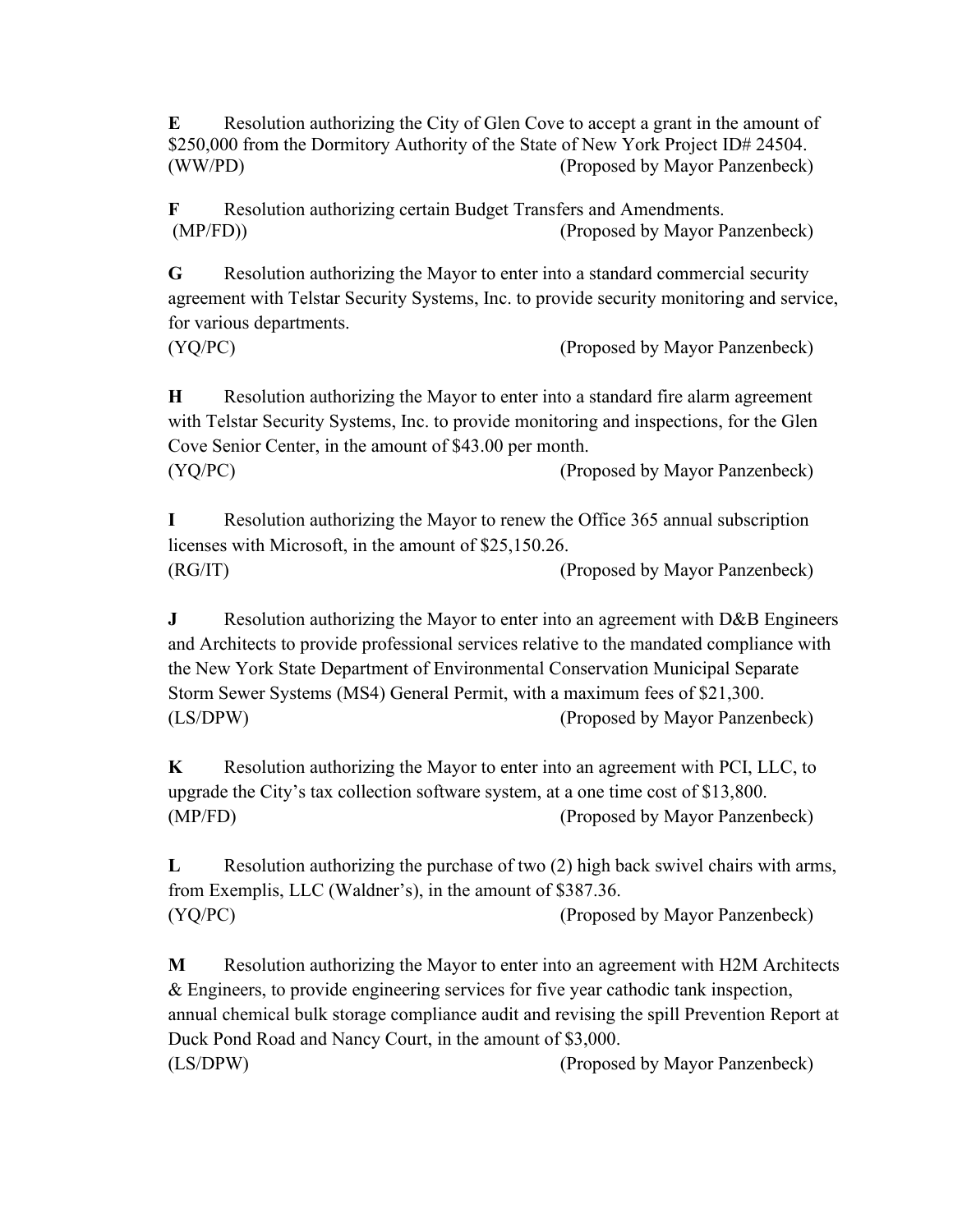**N** Resolution authorizing the Mayor to enter into an agreement with COMPLY Inc. to perform employment related drug and alcohol testing services at costs per the fee schedule for the term January 1, 2022 through December 31, 2026. (JC/PD) (Proposed by Mayor Panzenbeck)

**O** Resolution authorizing the Mayor to enter into an agreement with Urban Air Lake Grove to provide two hours of open play at a trampoline park for Glen Cove Youth Bureau Summer Program, at a cost of \$29.99 per person. (ST/YB) (Proposed by Mayor Panzenbeck)

**P** Resolution authorizing the Mayor to enter into an agreement with Xplor Family Fun Center for two hours of unlimited activities for Glen Cove Youth Bureau Summer Program, at the rate of \$20.00 per person. (ST/YB) (Proposed by Mayor Panzenbeck)

**Q** Resolution authorizing Long Island Kennel Club and Ladies Kennel Association of America to hold a sanctioned "B Match" dog show on September 18, 2022, at Garvies Point Park, Gavies Point Road.

(Proposed by Mayor Panzenbeck)

**R** Resolution authorizing Amy Peters to hold Deep Roots Farmers Market, each Saturday, June 4 through November 19, 2022, at parking lot west of Beacon Condos (100 Garvies Point Road).

(Proposed by Mayor Panzenbeck)

**S** Resolution authorizing Damion Stavredes to attend NYC ReLeaf Urban Forestry Workshop, March 25, 2022, in the amount of \$20.00. (LS/DPW) (Proposed by Mayor Panzenbeck)

**T** Resolution authorizing Jenna Belfiore to attend LI NYSAMPO Conference, March 30 and March 31, 2022, in the amount of \$127.29 (MP/FD) (Proposed by Mayor Panzenbeck)

**U** Resolution authorizing Myriam Myrthil to attend Accounting Principles and Procedures class, April 13-14, 2022, in the amount of \$85.00. (MP/FD) (Proposed by Mayor Panzenbeck)

**V** Resolution authorizing the Mayor to enter into a intergovernmental agreement with The Village of Sea Cliff, in that the City of Glen Cove will provide fire and emergency medical (EMS) alarm dispatching services to the Village for a period of one